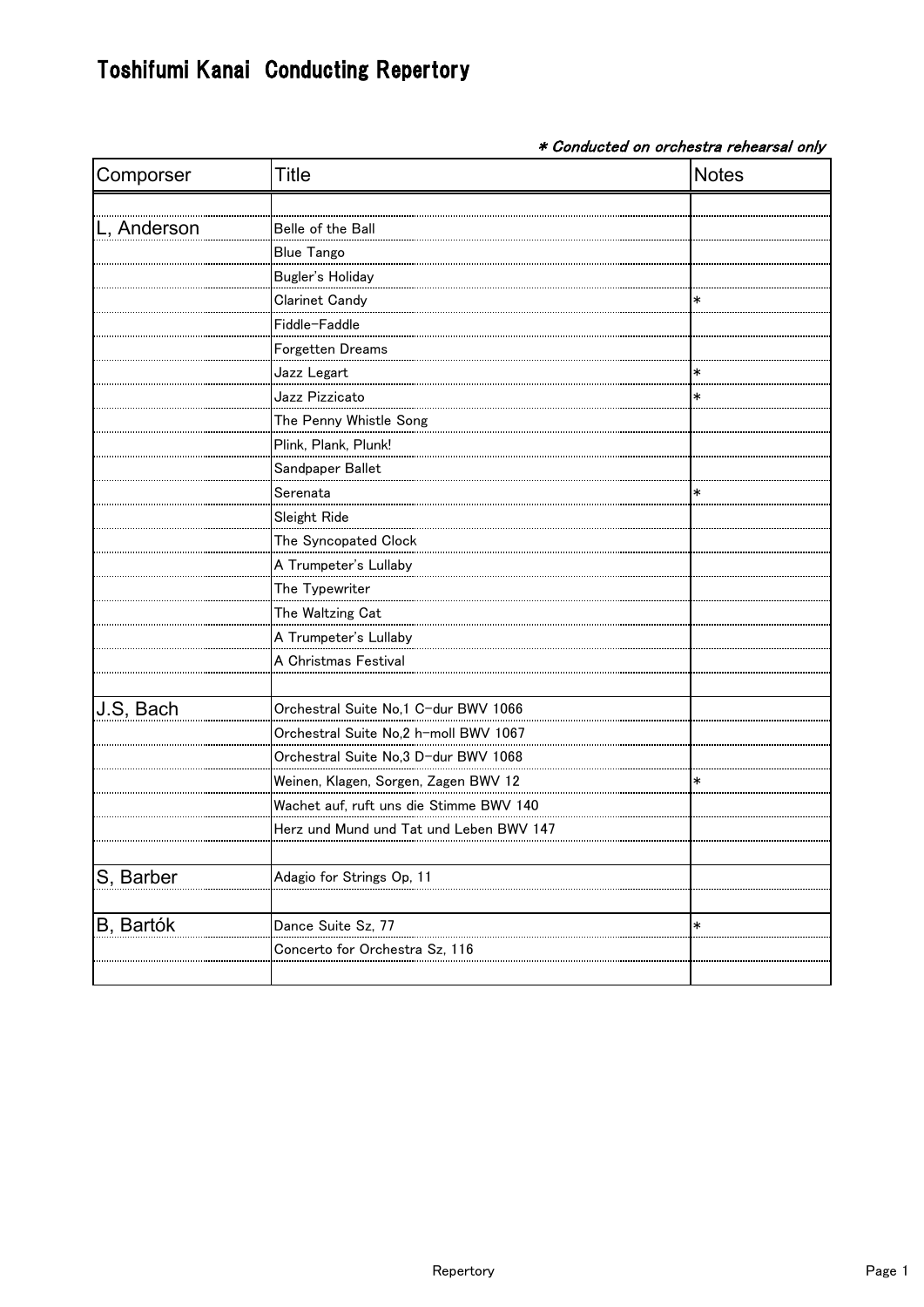| Comporser      | Title                                                        | <b>Notes</b> |
|----------------|--------------------------------------------------------------|--------------|
| L.v, Beethoven | Symphony No, 1 C-dur Op, 21                                  |              |
|                | Symphony No, 2 D-dur Op, 36                                  |              |
|                | Symphony No, 3 Es-dur Op, 55 "Eroica"                        |              |
|                | Symphony No, 4 B-dur Op, 60                                  |              |
|                | Symphony No, 5 c-moll Op, 67                                 |              |
|                | Symphony No, 6 F-dur Op, 68 "Pastorale"                      |              |
|                | Symphony No. 7 A-dur Op,92                                   |              |
|                | Symphony No, 8 F-dur Op, 93                                  |              |
|                | Symphony No, 9 d-moll Op, 125                                |              |
|                | Piano Concerto No, 3 c-moll Op, 37                           |              |
|                | Piano Concerto No, 4 G-dur Op, 58                            |              |
|                | Piano Concerto No, 5 Es-dur Op, 73                           |              |
|                | Violin Concerto D-dur Op, 61                                 | $\ast$       |
|                | Concerto for Piano, Violin, Cello and Orchestra C-dur Op, 56 |              |
|                | Ouverture No. 3 Opera"Leonore" Op. 72                        |              |
|                | Ouverture "Coriolan" Op, 62                                  |              |
|                | Ouverture "Egmont" Op, 84                                    | $\ast$       |
|                | Missa solemnis D-dur Op, 123                                 |              |
|                |                                                              |              |
| H, Berlioz     | Symphonie fantasique Op, 14                                  | $\ast$       |
|                |                                                              |              |
|                | Rákóczi March from "La damnation de Faust"                   |              |
|                |                                                              |              |
| L, Bernstein   | "Candide" Ouverture                                          | $\ast$       |
|                | Prelude, fugue and riffs                                     |              |
|                |                                                              |              |
| G, Bizet       | L' Arlésinne Suite No,1                                      |              |
|                | L' Arlésinne Suite No,Z                                      |              |
|                | Carmen Suite No,1                                            |              |
|                | Carmen Suite No,2                                            |              |
|                |                                                              |              |
| J, Brahms      | Symphony No, 1 c-moll Op, 68                                 |              |
|                | Symphony No, 2 D-dur Op, 73                                  |              |
|                | Symphony No, 3 F-dur Op, 90                                  |              |
|                | Symphony No, 4 e-moll Op, 98                                 |              |
|                | Piano Concerto No, 1 Op, 15                                  |              |
|                | Piano Concerto No, 2 Op, 83                                  |              |
|                |                                                              |              |
|                | Akademicche Festouvertüre Op, 80                             |              |
|                | Tragische Ouvertüre Op, 81                                   |              |
|                |                                                              |              |
| F, Chopin      | Piano Concerto No, 2 f-moll Op, 21                           |              |
| F, David       | Concertino for Trombone Op, 4                                |              |
| C, Debussy     | Petite Suite (arr, H, Büsser)                                |              |
|                | Prélude à "L'après-midi d'un faune'                          |              |
|                |                                                              |              |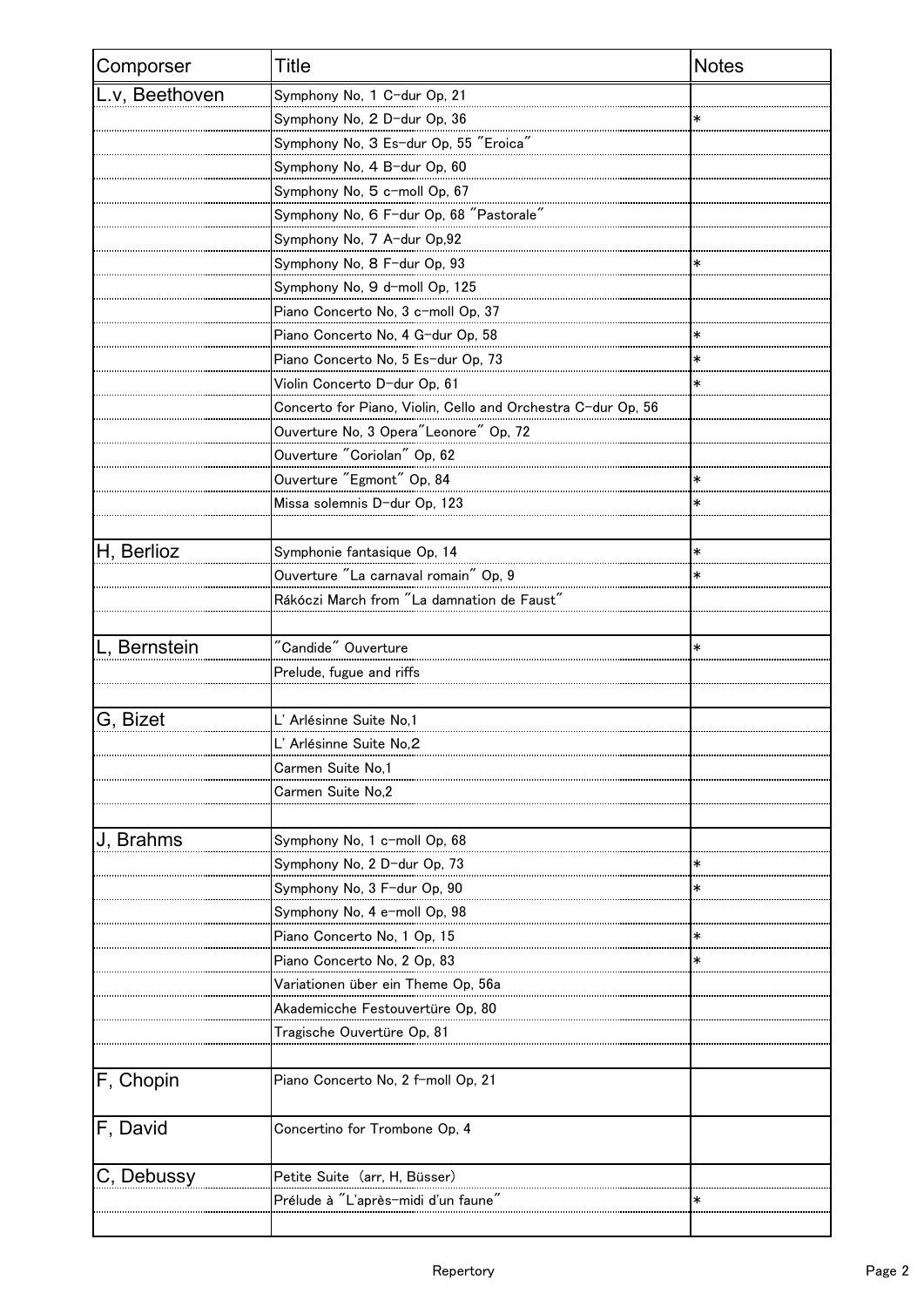| Comporser           | <b>Title</b>                                                  | <b>Notes</b> |
|---------------------|---------------------------------------------------------------|--------------|
| A, Dvořák           | Symphony No, 6 D-dur Op, 60                                   | $\ast$       |
|                     | Symphony No, 7 d-moll Op, 70                                  | *            |
|                     | Symphony No. 8 G-dur Op. 88                                   |              |
|                     | Symphony No, 9 e-moll Op, 95"From the New World"              |              |
|                     | Cello Concerto h-moll Op, 104                                 |              |
|                     | Slovanské Tance Op, 46 No, 1, 8                               |              |
|                     | Slovanské Tance Op, 72 No, 2                                  |              |
|                     |                                                               |              |
| E, Elgar            | Variation on an Original Theme "Eniguma" Op, 36               |              |
|                     | Military Marches "Pomp and Circumstance" No. 1, 4 Op, 39      |              |
|                     | Overture "In the South (Alassio)" Op, 50                      |              |
|                     |                                                               |              |
| G, Enesco           | Rhapsodie Roumanine No, 1 A-dur Op, 11-1                      | $\ast$       |
|                     |                                                               |              |
| G, Gershwin         | Rhapsody in Blue                                              |              |
|                     |                                                               |              |
| M, Glinka           | Overture "Ruslan and Lyudmila"                                |              |
|                     |                                                               |              |
| E, Grieg            | Suite "Fra Holbergs Tid" Op, 40                               |              |
|                     |                                                               |              |
| G.F, Händel         | Water Music HWV348-350                                        |              |
|                     | "Hallelujah" from Oratorio "Messiah" HWV. 56                  |              |
|                     |                                                               |              |
| J, Haydn            | Symphony No, 82 C-dur Hob.I:82                                | $\ast$       |
|                     | Symphony No, 88 G-dur Hob.I:88                                |              |
|                     | Symphony No, 92 G-dur Hob.I:92                                | $\ast$       |
|                     | Symphony No, 101 D-dur Hob.I:101                              |              |
|                     | Symphony No, 102 B-dur Hob.I:102                              |              |
|                     | Symphony No, 104 D-dur Hob.I:104                              |              |
|                     | Cello Concerto No, 1 G-dur Hob.VIIb-1                         | $\ast$       |
|                     |                                                               |              |
| G, Holst            | $\mathrm{``Jupiter''}$ from $\mathrm{``The~Planets''}$ Op, 32 |              |
|                     |                                                               |              |
| J, Ibert            | Concrtino da camera pour Saxophone alto et onze instrumentes  |              |
|                     |                                                               |              |
| A, Jolivet          | Concerto for Percussion and orchestra (1958)                  |              |
|                     |                                                               |              |
| I(Emmerich), Kálmán | Operetta "Die Csaárdásfürstin" (A Csárdáskirálynő)            | $\ast$       |
|                     | Operetta "Gräfin Marza'                                       |              |
|                     | Xother pieces from Kálmán other works                         |              |
|                     |                                                               |              |
| H, Kaski            | Prelude Op, 7 Ges-dur                                         |              |
|                     |                                                               |              |
| A, Khachaturian     | Symphony No, 2 e-moll (1943) ~4th mov.~                       |              |
|                     | Suite"Gayane" ~Saber dance~, ~Rezuginka~                      |              |
|                     | Suite"Masquerade"                                             |              |
|                     | Suite"Spartacus" No, 2 ~Adagio~                               |              |
|                     |                                                               |              |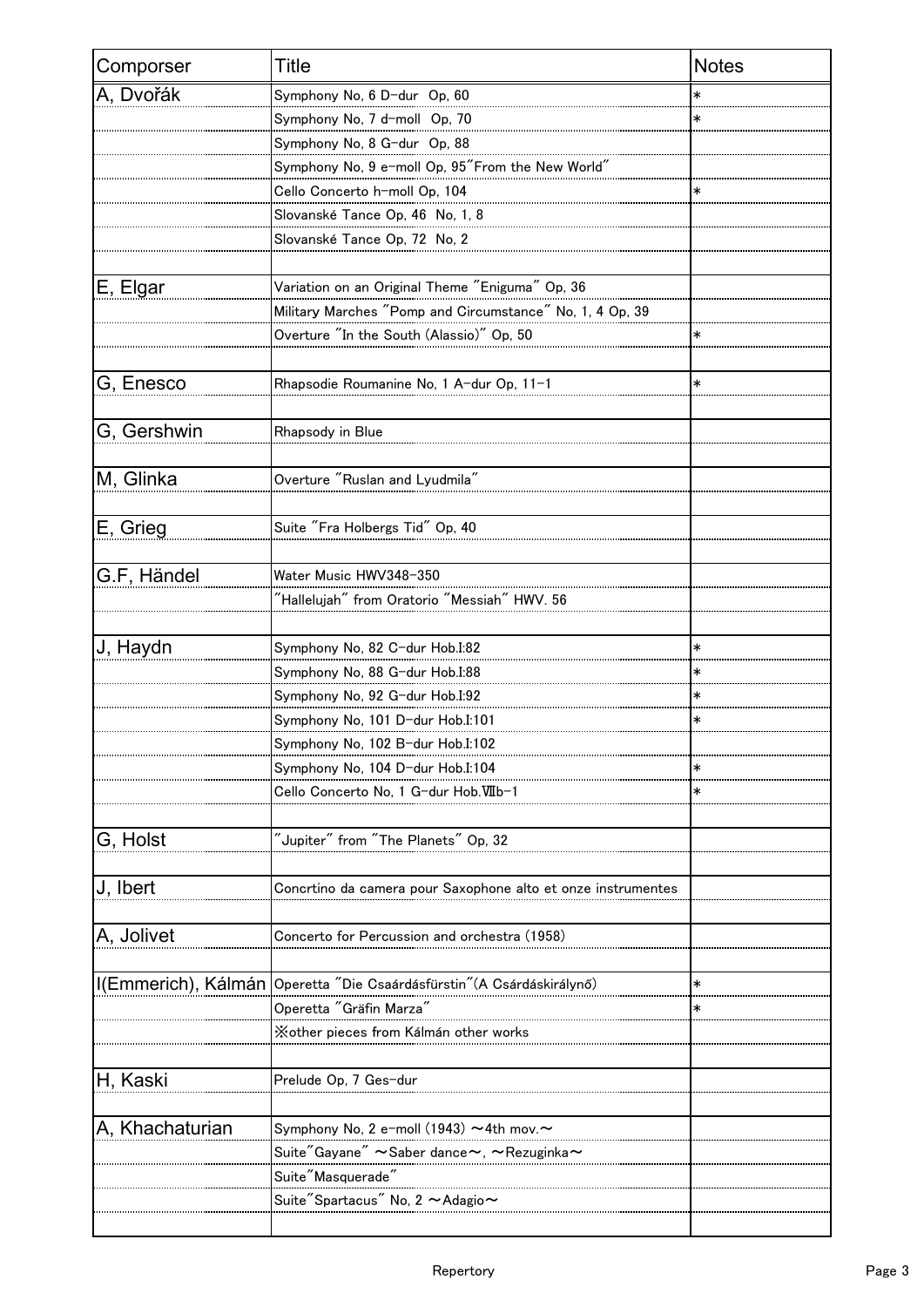| Comporser      | Title                                                                           | <b>Notes</b> |
|----------------|---------------------------------------------------------------------------------|--------------|
| Z, Kodály      | Variations on a Hungarian folksong "The Peacock"                                |              |
|                |                                                                                 |              |
| F, Lehár       | Operetta "Die Lustige Witwe"                                                    | $\ast$       |
|                | Operetta "Das Land des Lächelns"                                                |              |
|                | Xother pieces from Lehár other works.                                           |              |
|                |                                                                                 |              |
| F, Liszt       | Piano Concrto No, 1 Es-dur                                                      |              |
|                | Piano Concrto No, 2 A-dur                                                       |              |
|                |                                                                                 |              |
| G, Mahler      | Symphony No, 1 D-dur                                                            | $\ast$       |
|                | "Adagietto" from Symphony No, 5 cis-moll                                        |              |
|                |                                                                                 |              |
| P, Mascagni    | "Intermezzo" from Cavalleria Rusticana                                          |              |
|                |                                                                                 |              |
| F, Mendelssohn | Symphony No, 1 c-moll Op, 11                                                    |              |
|                | Symphony No, 3 a-moll Op, 56 "Schottische"                                      |              |
|                | Symphony No, 4 A-dur Op, 90                                                     |              |
|                | Violin Concerto e-moll Op, 64                                                   |              |
|                | Piano Concerto No, 1 g-moll Op, 25 1st mov.                                     |              |
|                |                                                                                 |              |
|                | Concerto overture "Die Hebriden" Op, 26<br>Overture "Ruy Blas"                  |              |
|                |                                                                                 |              |
|                | Overture "Ein Sommernachtstraum" Op, 21<br>Suite "Ein Sommernachtstraum" Op, 61 |              |
|                |                                                                                 |              |
|                |                                                                                 |              |
| D, Mihaud      | La Création du monde Op, 81a                                                    |              |
|                | Le Boeuf sur le Toit Op, 58                                                     |              |
|                |                                                                                 |              |
| W.A, Mozart    | Symphony No, 29 A-dur K, 201                                                    |              |
|                | Symphony No, 35 D-dur K, 385                                                    |              |
|                | Symphony No, 36 C-dur K, 425                                                    |              |
|                | Symphony No, 40 g-moll K, 550                                                   |              |
|                | Piano Concerto No, 21 C-dur K, 467                                              |              |
|                | Violin Concerto No, 3 G-dur K, 216                                              |              |
|                | Violin Concerto No, 5 A-dur K, 219                                              |              |
|                | Clarinet Concerto A-dur K, 622                                                  |              |
|                | Bassoon Concerto B-dur K, 191                                                   |              |
|                | Serenade "Eine kleine Nachtmusik" G-dur K, 525                                  |              |
|                | Divertimento D-dur K, 136                                                       |              |
|                | Divertimento B-dur K, 137                                                       |              |
|                | Divertimento F-dur K, 138                                                       |              |
|                |                                                                                 | $\ast$       |
|                | "Le noyye di Figaro" Overture                                                   |              |
|                | "Don Giovanni" Overture                                                         |              |
|                | "Die Zauberflöte" Overture                                                      |              |
|                | Die Zauberflöte                                                                 | ∗            |
|                | Ave Verum Corpus Op, 618                                                        |              |
|                | Requiem d-moll K, 626                                                           |              |
|                |                                                                                 |              |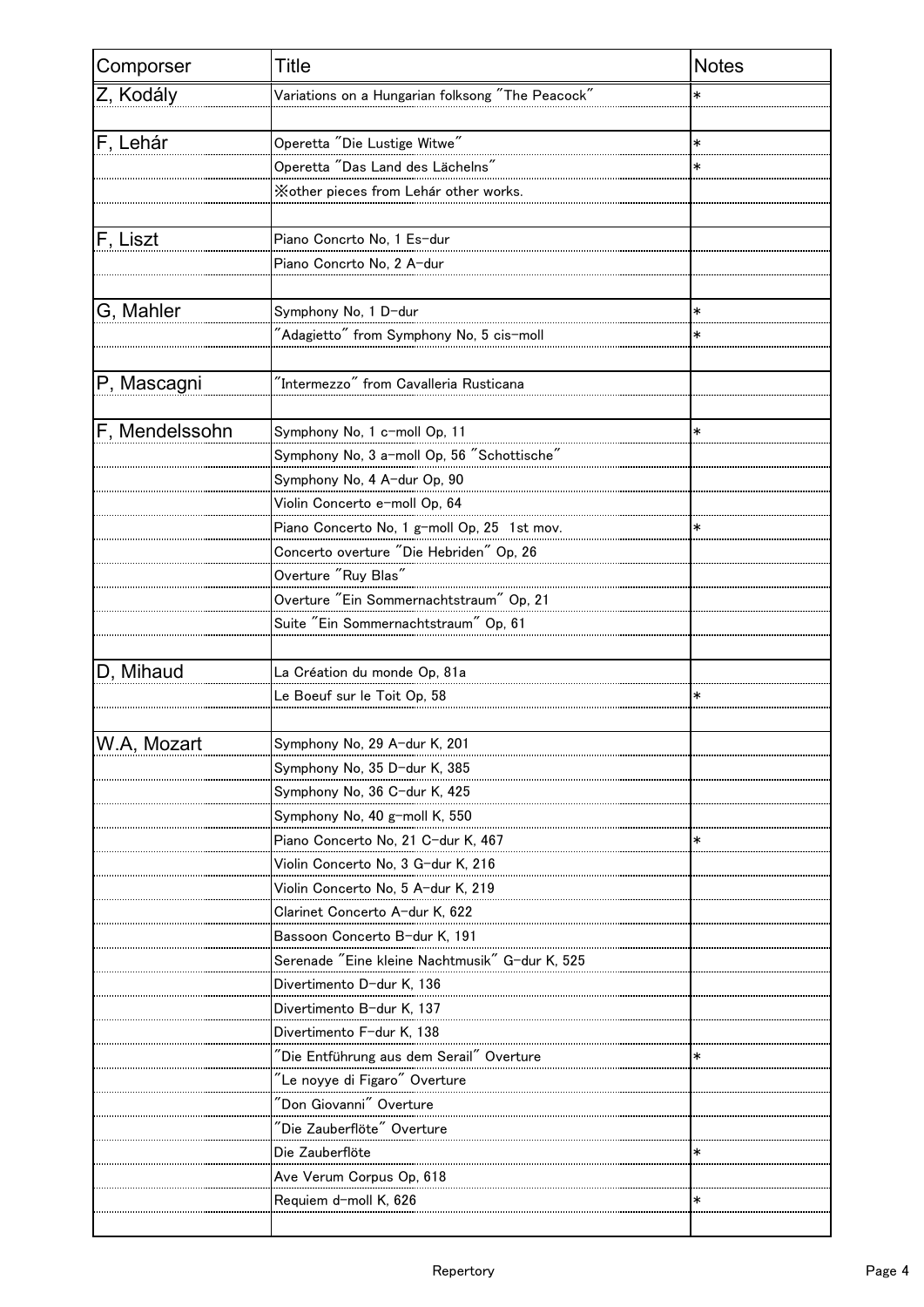| Comporser                              | Title                                                      | <b>Notes</b> |
|----------------------------------------|------------------------------------------------------------|--------------|
| M, Mussorgsky                          | Suite "Tableaux d'une Exposition" (arr, M, Ravel)          |              |
|                                        |                                                            |              |
| O, Nicolai                             |                                                            |              |
|                                        |                                                            |              |
| J, Offenbach                           | "Orpheé aux Enfers" Overture                               |              |
|                                        |                                                            |              |
| K, Penderecki                          | Sinfonietta per archi                                      |              |
|                                        |                                                            |              |
| F, Poulenc                             | Suite "Les Biches"                                         | $\ast$       |
|                                        |                                                            |              |
| G, Puccini                             | La Bohème                                                  | $\ast$       |
|                                        |                                                            |              |
| S, Rachmaninoff                        | Symphony No, 2 e-moll Op, 27                               | ∗            |
|                                        | Piano Concerto No, 2 c-moll Op, 18                         |              |
|                                        |                                                            |              |
| M, Ravel                               | Piano Concerto G-dur                                       |              |
|                                        | Ma Mère l'Oye                                              |              |
|                                        | Boléro                                                     |              |
|                                        | Menuet Antique                                             | ∗            |
|                                        |                                                            |              |
| O, Respighi                            | Suite "Antiche danze ed arie per liuto" No, 3              |              |
|                                        |                                                            |              |
| N, Rimsky-Korsakov Scheherazade Op, 35 |                                                            |              |
|                                        | Capriccio Espagnol Op, 34                                  |              |
|                                        |                                                            |              |
| G, Rossini                             | $\mathrm{''}$ Le barbier de Séville $\mathrm{''}$ Overture |              |
|                                        | "La grazza ladra" Overture                                 |              |
|                                        | Wilhelm Tell" Overture                                     |              |
|                                        |                                                            |              |
|                                        |                                                            |              |
| J, Rodrigo                             | Concierto de Aranjuez                                      |              |
|                                        |                                                            |              |
| C, Saint-Saens                         | Symphony No. 3 c-moll Op. 78                               | $\ast$       |
|                                        |                                                            | *            |
|                                        | Piano Concerto No, 2 g-moll                                |              |
|                                        |                                                            |              |
| F, Schubert                            | Symphony No, 3 D-dur D, 200                                | $\ast$       |
|                                        | Symphony No, 5 B-dur                                       |              |
|                                        | Symphony No, 7 h-moll D, 759 "Die Unvollendete"            |              |
|                                        | Symphony No, 8 C-dur                                       | ∗            |
|                                        | "Rosamunde" Overture D, 797                                |              |
|                                        |                                                            |              |
| R, Schumann                            | Symphony No, 1 B-dur Op, 38                                |              |
|                                        | Symphony No, 2 C-dur Op, 61                                |              |
|                                        | Symphony No, 3 Es-dur Op, 97                               | *            |
|                                        | Piano Concerto a-moll Op, 54                               |              |
|                                        | Cello Concerto a-moll Op, 129                              | ∗            |
|                                        |                                                            |              |
| D, Schostakovich                       | Symphony No, 5 d-moll Op, 47                               |              |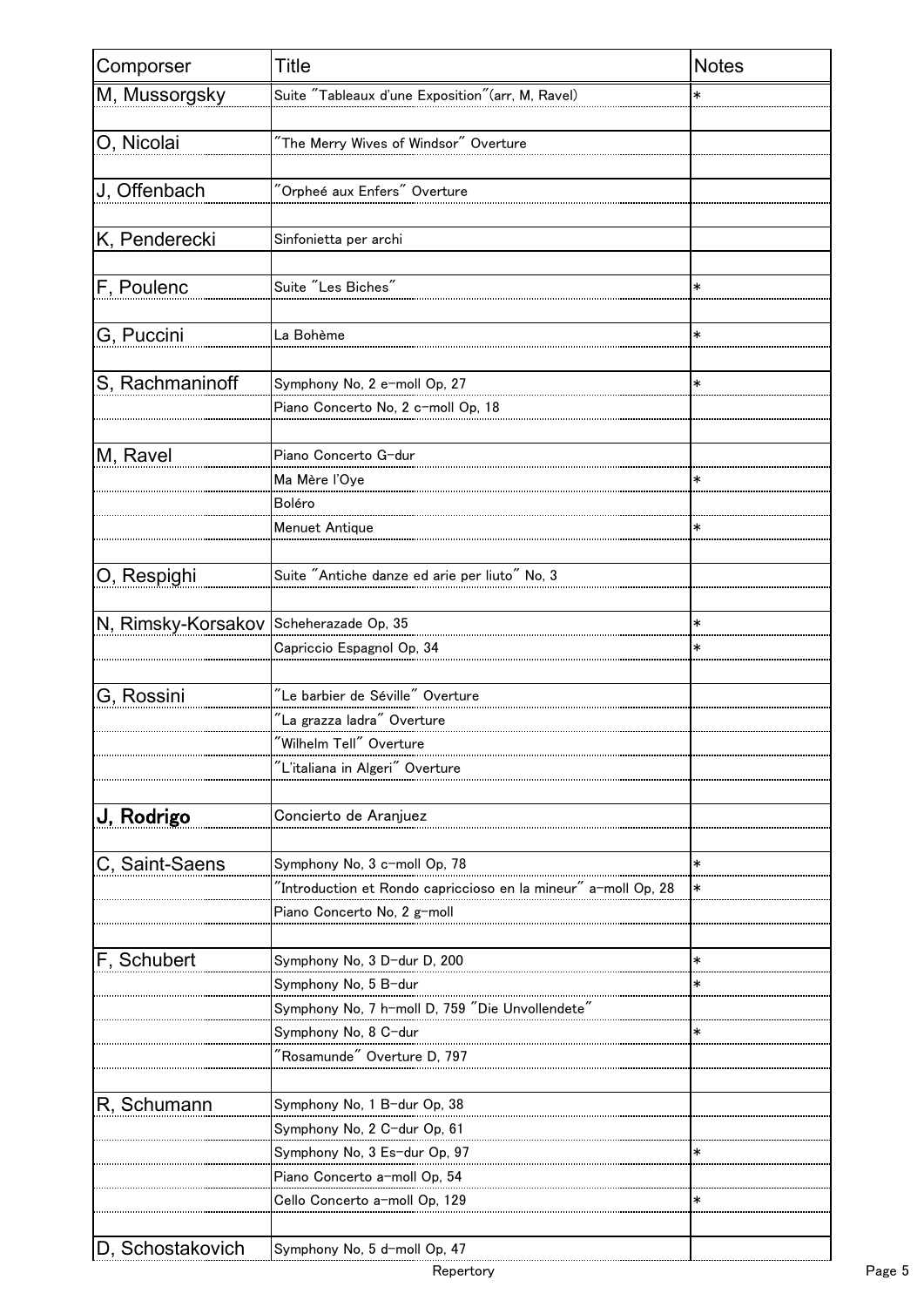| Comporser   | -itle                        | <b>Notes</b> |
|-------------|------------------------------|--------------|
|             |                              |              |
| U. Sibelius | Symphony No, 1 e-moll Op, 39 |              |
|             | Symphony No, 2 D-dur Op, 43  |              |
|             | Symphony No, 7 C-dur Op, 105 |              |
|             | Finlandia Op, 26             |              |
|             | Andante Festivo              |              |
|             | Spring Song Op, 16           |              |
|             |                              |              |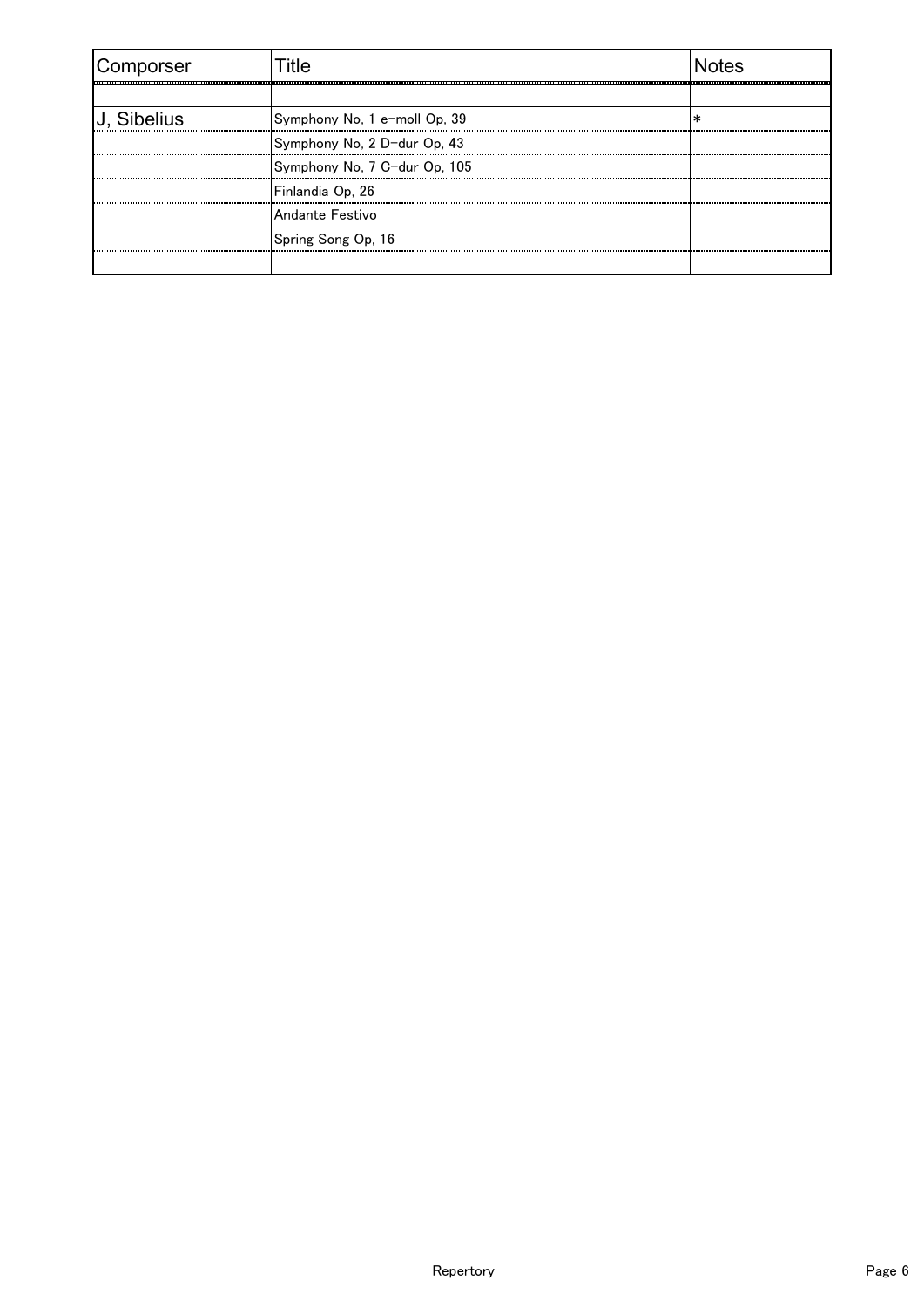| Comporser             | <b>Title</b>                                           | <b>Notes</b> |
|-----------------------|--------------------------------------------------------|--------------|
| B, Smetana            |                                                        |              |
|                       | "Prodaná nevěsta" Overture                             |              |
|                       |                                                        |              |
| J, Strauss I          | Radetzky-Marsch Op, 228                                |              |
|                       |                                                        |              |
| J, Strauss II. (Sohn) | Operetta "Die Fledermaus" (A Denevér) Op. 362          | ∗            |
|                       | Overture "Die Fledwemaus"                              |              |
|                       | Overture "Der Zigeunerbaron"                           |              |
|                       | Annen-Polka Op, 117                                    |              |
|                       | Kaiser Franz Josef I, Rettungs-Jubel-Marsch Op, 126    | $\ast$       |
|                       | Tritsch-Tratsch-Polka Op, 214                          |              |
|                       | Perpetuum mobile Op, 257                               |              |
|                       | Polka "Vergnugungszug" Op, 281                         |              |
|                       | Waltz "An der schonen blauen Donau" Op, 314            |              |
|                       | Polka "Unter Donner und Blitz" Op, 324                 |              |
|                       | Polka "Elien a Magyar!" Op, 332                        |              |
|                       | Tik-Tak-Polka Op, 365                                  |              |
|                       | Polka "Auf der Jagd" Op, 373                           |              |
|                       | Waltz "Rosen aus dem Suden" Op, 388                    | *            |
|                       | Waltz "Fruhlingsstimmen" Op, 410                       |              |
|                       | Waltz "Kaiserwalzer" Op, 437                           |              |
|                       |                                                        |              |
| Josef, Strauss        | Polka "Feurefest!" Op, 269                             |              |
|                       | Polka "Ohne Sorgen" Op, 271                            |              |
|                       |                                                        |              |
| R, Strauss            | Serenade Es-dur Op, 7                                  |              |
|                       | Vier Letzte Lieder (1948)                              |              |
|                       |                                                        |              |
| I, Stravinsky         | Suite "The Fire Bird"(1919)                            |              |
|                       | The Rite of Spring                                     |              |
|                       |                                                        |              |
| F.v. Suppé            |                                                        |              |
|                       | Dichter und Bauer" Overture                            |              |
|                       | Ein Morgen, ein Mittag und ein Abend in Wien" Overture |              |
|                       |                                                        |              |
|                       |                                                        |              |
| P, Tchaikovsky        | Symphony No, 4 f-moll Op, 36                           |              |
|                       | Symphony No, 5 e-moll Op, 64                           |              |
|                       | Symphony No, 6 h-moll Op, 74                           |              |
|                       | Piano Concerto No, 1 b-moll 23                         |              |
|                       | Violin Concerto D-dur Op, 35                           |              |
|                       | Suite "Swan Lake" Op, 20a                              |              |
|                       | Suite "The Sleeping Beauty" Op, 66a                    |              |
|                       | Suite "The Nutcracker" Op, 71a                         |              |
|                       |                                                        |              |
|                       | Overture "1812" Op, 49                                 | $\ast$       |
|                       | Slavonic March Op, 31                                  |              |
|                       | Serenade for String orchestra Op, 48                   |              |
|                       |                                                        |              |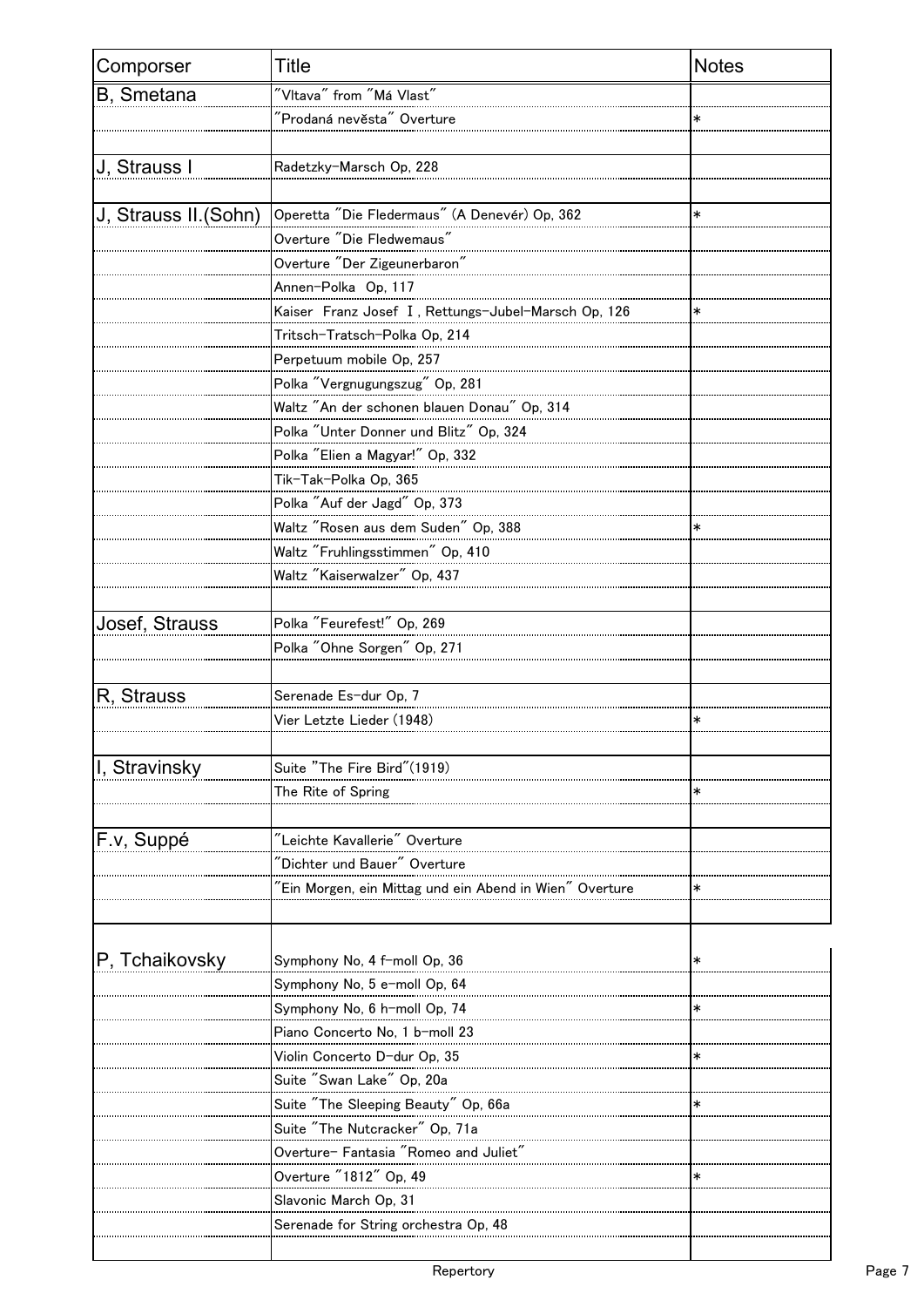| Comporser     | itle                                             | NOIES |
|---------------|--------------------------------------------------|-------|
| ١Н.<br>Tomasi | Concerto pour Saxophone alto et orchestre (1949) |       |
|               |                                                  |       |